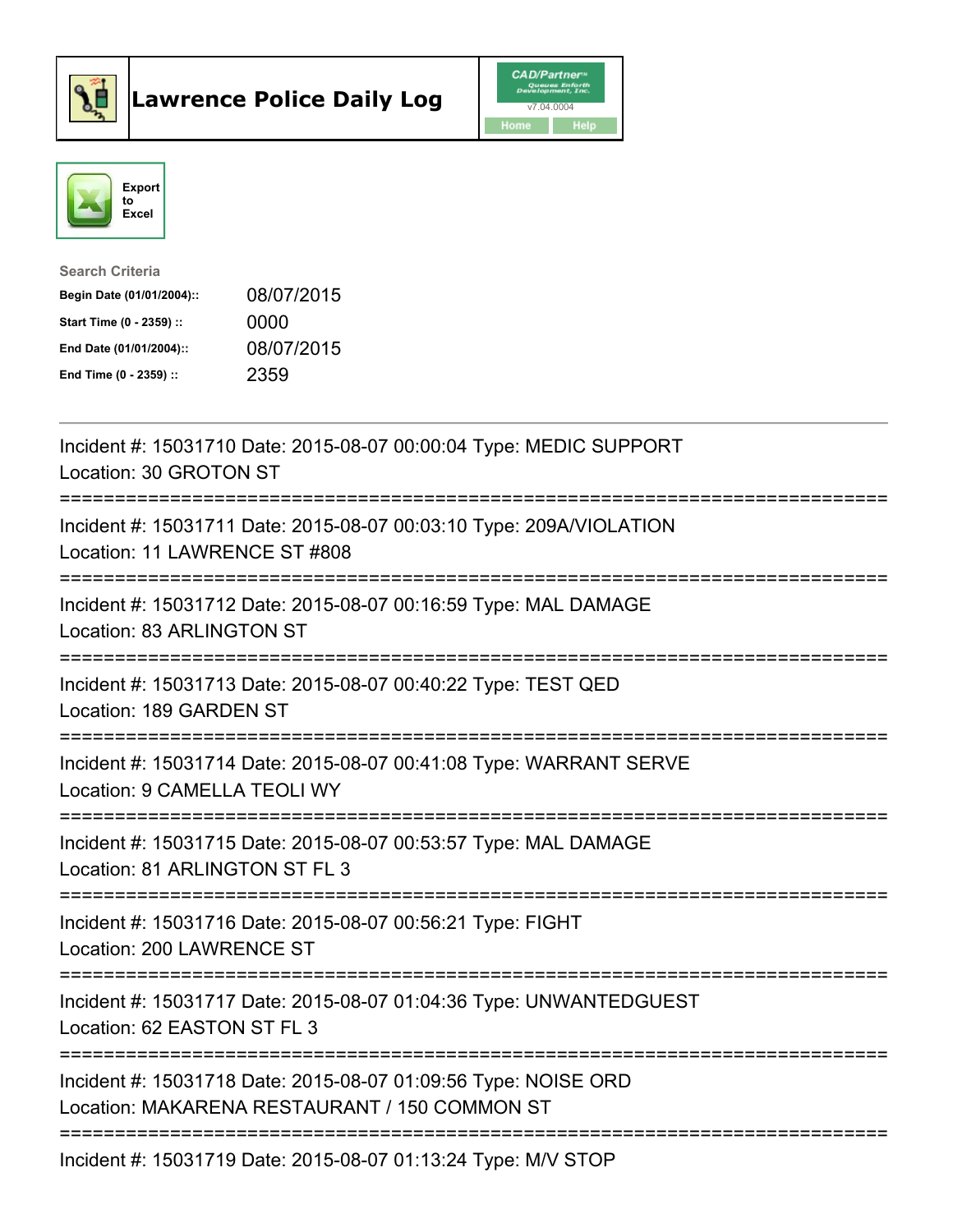Location: BROADWAY & CANAL ST

| ;==================================<br>===============================                                                               |
|--------------------------------------------------------------------------------------------------------------------------------------|
| Incident #: 15031720 Date: 2015-08-07 01:14:21 Type: SHOTS FIRED<br>Location: 36 AVON ST FL 1<br>=================================== |
| Incident #: 15031721 Date: 2015-08-07 01:36:28 Type: M/V STOP<br>Location: CANAL ST & MARSTON ST                                     |
| Incident #: 15031722 Date: 2015-08-07 02:39:15 Type: M/V STOP<br>Location: ANDOVER ST & WINTHROP AV<br>----------------------------- |
| Incident #: 15031723 Date: 2015-08-07 02:56:12 Type: DISTURBANCE<br>Location: 28 PLEASANT ST FL 3                                    |
| Incident #: 15031724 Date: 2015-08-07 03:14:25 Type: M/V STOP<br>Location: BERKELEY ST & FERN ST                                     |
| Incident #: 15031725 Date: 2015-08-07 05:50:57 Type: SUS PERS/MV<br>Location: 135 BRADFORD ST                                        |
| Incident #: 15031726 Date: 2015-08-07 06:37:27 Type: BUILDING CHK<br>Location: 24 ALLSTON ST<br>==============================       |
| Incident #: 15031727 Date: 2015-08-07 06:55:24 Type: ALARM/BURG<br>Location: 70 BELMONT ST                                           |
| Incident #: 15031728 Date: 2015-08-07 07:58:08 Type: AUTO ACC/NO PI<br>Location: FRIENDLYS RESTAURANT / 227 WINTHROP AV              |
| Incident #: 15031729 Date: 2015-08-07 08:00:04 Type: WARRANT SERVE<br>Location: 13 THORNTON AV                                       |
| Incident #: 15031730 Date: 2015-08-07 08:26:51 Type: M/V STOP<br>Location: BROADWAY & LOWELL ST<br>---------------------             |
| Incident #: 15031731 Date: 2015-08-07 08:27:36 Type: AUTO ACC/UNK PI<br>Location: 280 MERRIMACK ST                                   |
| Incident #: 15031733 Date: 2015-08-07 08:28:15 Type: AUTO ACC/PED<br>Location: LAWRENCE ST & MAPLE ST                                |
| Incident #: 15031732 Date: 2015-08-07 08:28:37 Type: AUTO ACC/PED                                                                    |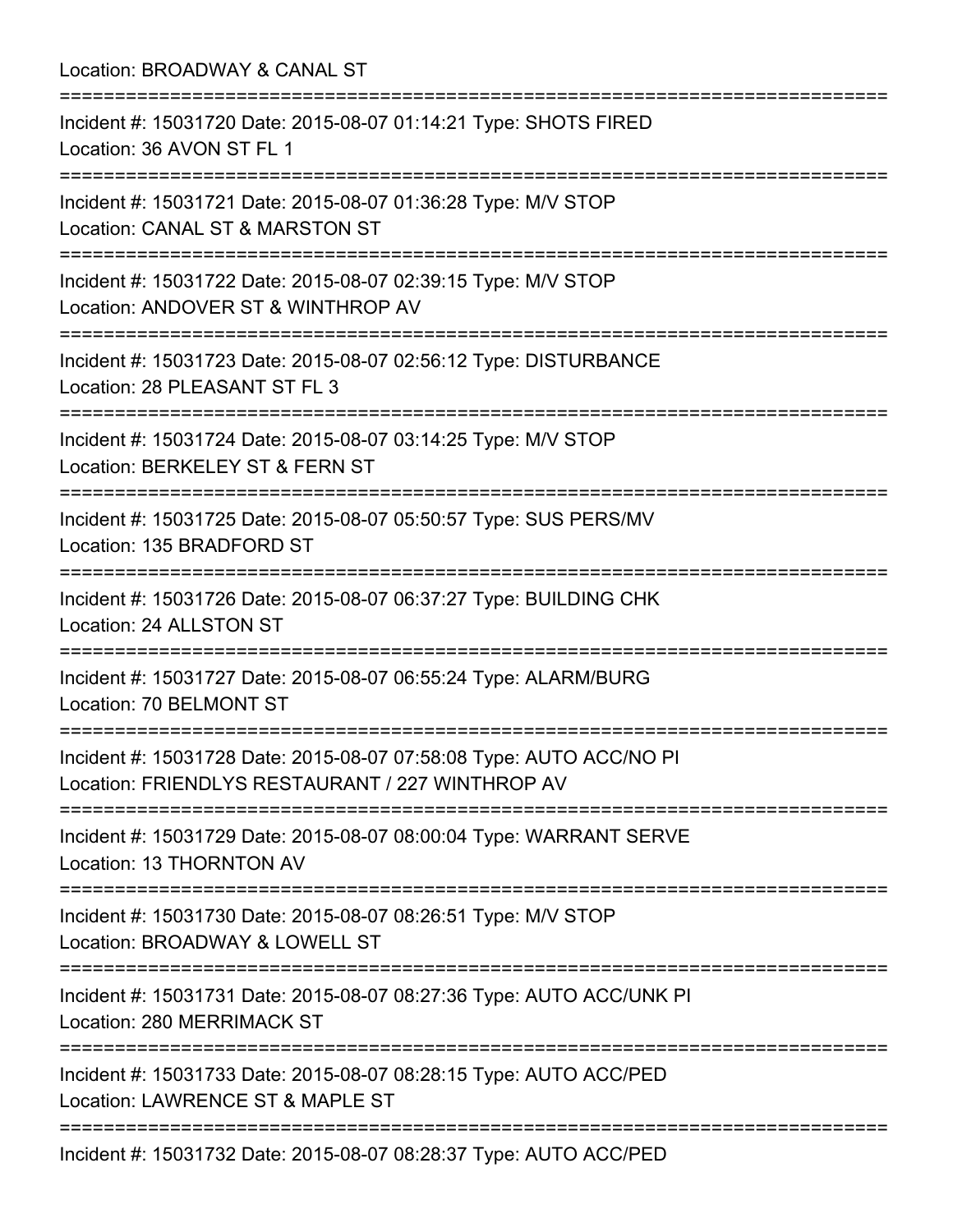=========================================================================== Incident #: 15031734 Date: 2015-08-07 08:33:34 Type: KIDNAP/PAST Location: 90 LOWELL ST =========================================================================== Incident #: 15031735 Date: 2015-08-07 08:38:09 Type: M/V STOP Location: BROADWAY & LOWELL ST =========================================================================== Incident #: 15031736 Date: 2015-08-07 08:47:44 Type: COURT DOC SERVE Location: 379 HAVERHILL ST =========================================================================== Incident #: 15031737 Date: 2015-08-07 09:01:41 Type: ALARM/BURG Location: LA VECINA BEAUTY SUPPLY / 195 LAWRENCE ST =========================================================================== Incident #: 15031738 Date: 2015-08-07 09:19:07 Type: M/V STOP Location: CANAL ST & HAMPSHIRE ST =========================================================================== Incident #: 15031739 Date: 2015-08-07 09:20:18 Type: SUS PERS/MV Location: 33 EXCHANGE ST =========================================================================== Incident #: 15031740 Date: 2015-08-07 09:20:18 Type: RECOV/STOL/MV Location: 104 OLIVE AV =========================================================================== Incident #: 15031741 Date: 2015-08-07 09:25:38 Type: PARK & WALK Location: CENTRAL BRIDGE / 0 MERRIMACK ST =========================================================================== Incident #: 15031742 Date: 2015-08-07 09:26:07 Type: TRANSPORT Location: 379 HAVERHILL ST =========================================================================== Incident #: 15031743 Date: 2015-08-07 09:30:31 Type: NOTIFICATION Location: 29 KENDRICK ST FL 3RD =========================================================================== Incident #: 15031744 Date: 2015-08-07 09:31:07 Type: PARK & WALK Location: MERRIMACK ST =========================================================================== Incident #: 15031745 Date: 2015-08-07 09:58:08 Type: NOTIFICATION Location: 198 HOWARD ST =========================================================================== Incident #: 15031746 Date: 2015-08-07 09:59:02 Type: PARK & WALK Location: BRADFORD ST & BROADWAY =========================================================================== Incident #: 15031747 Date: 2015-08-07 09:59:50 Type: AUTO ACC/NO PI

Location: 439 S UNION ST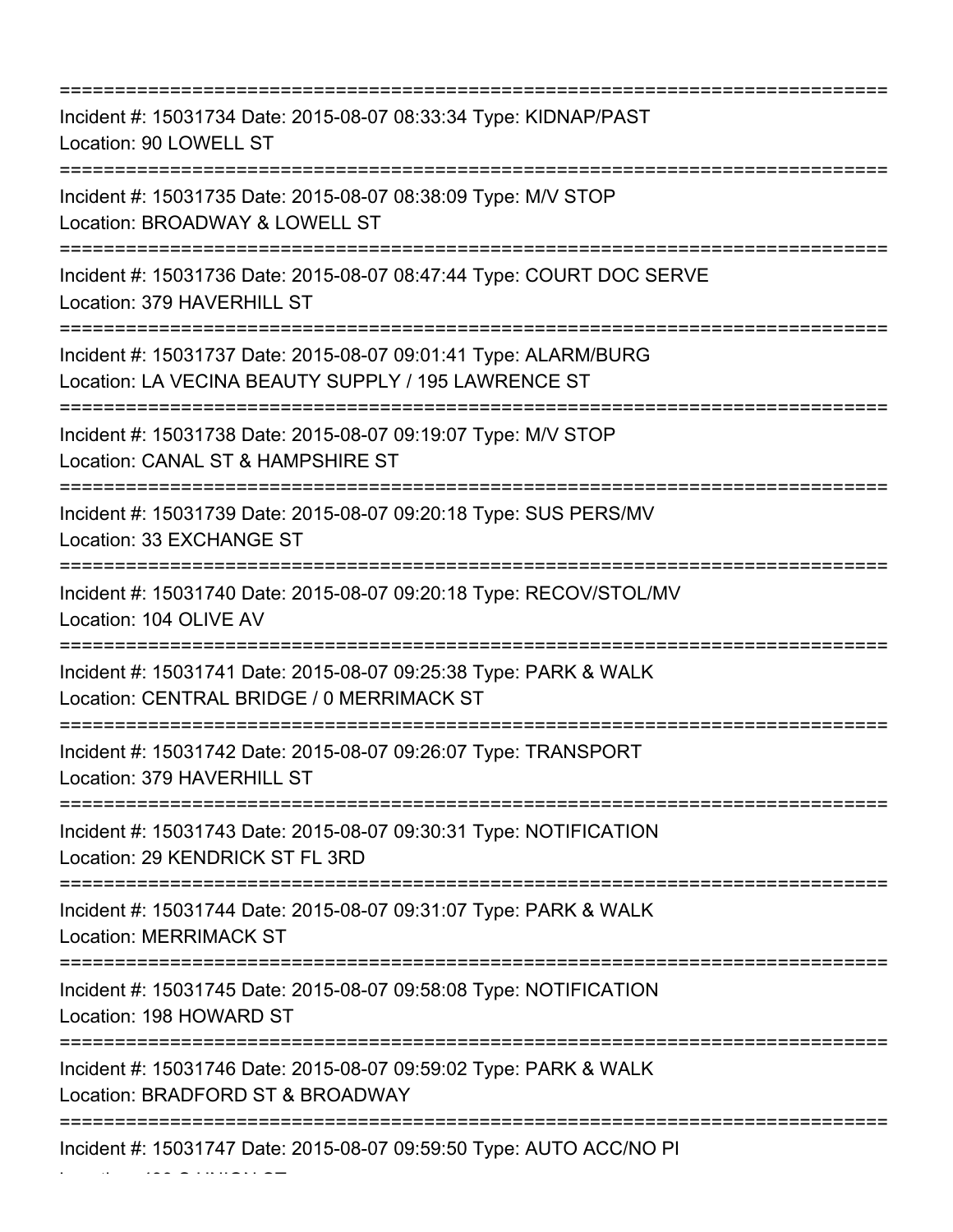| Incident #: 15031748 Date: 2015-08-07 10:20:39 Type: M/V STOP<br>Location: 319 HIGH ST                      |
|-------------------------------------------------------------------------------------------------------------|
| Incident #: 15031749 Date: 2015-08-07 10:21:56 Type: M/V STOP<br>Location: GORHAM ST & S BROADWAY           |
| Incident #: 15031750 Date: 2015-08-07 10:22:29 Type: NOTIFICATION<br>Location: 51 1/2 PORTLAND ST #APT 2    |
| Incident #: 15031751 Date: 2015-08-07 10:22:59 Type: SELECTIVE ENF<br>Location: 280 MERRIMACK ST            |
| Incident #: 15031752 Date: 2015-08-07 10:25:22 Type: THREATS<br>Location: 2 APPLETON ST                     |
| Incident #: 15031753 Date: 2015-08-07 10:31:37 Type: M/V STOP<br>Location: 68 MT VERNON ST                  |
| Incident #: 15031754 Date: 2015-08-07 10:34:13 Type: TOW OF M/V<br>Location: LAWRENCE ST & METHUEN ST       |
| Incident #: 15031756 Date: 2015-08-07 10:35:12 Type: HIT & RUN M/V<br>Location: 18 FRANKLIN ST              |
| Incident #: 15031755 Date: 2015-08-07 10:38:07 Type: MV/BLOCKING<br>Location: FROSTY MUG / 275 MERRIMACK ST |
| Incident #: 15031757 Date: 2015-08-07 10:44:51 Type: TOW OF M/V<br>Location: JACKSON ST & METHUEN ST        |
| Incident #: 15031758 Date: 2015-08-07 11:01:25 Type: M/V STOP<br>Location: HAVERHILL ST & WEST ST           |
| Incident #: 15031759 Date: 2015-08-07 11:04:57 Type: UNATENEDCHILD<br>Location: 326 WALNUT ST               |
| Incident #: 15031760 Date: 2015-08-07 11:20:08 Type: AUTO ACC/NO PI<br>Location: GENERAL ST & PROSPECT ST   |
| Incident #: 15031761 Date: 2015-08-07 11:32:13 Type: ALARM/BURG                                             |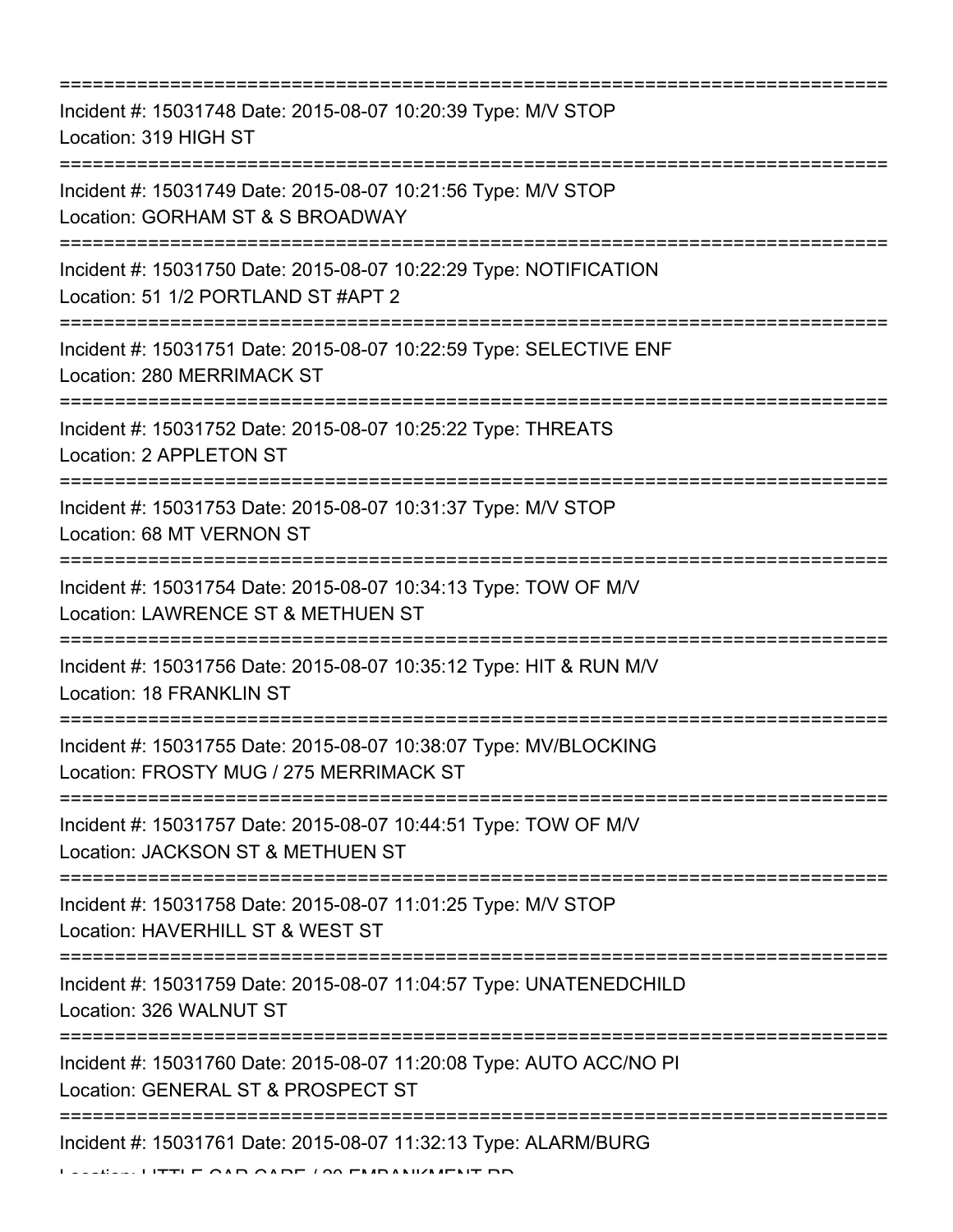=========================================================================== Incident #: 15031762 Date: 2015-08-07 11:35:21 Type: CRUISER ACCID Location: MYRTLE ST & SARATOGA ST =========================================================================== Incident #: 15031763 Date: 2015-08-07 11:42:29 Type: M/V STOP Location: BOXFORD ST & WINTHROP AV =========================================================================== Incident #: 15031766 Date: 2015-08-07 11:45:18 Type: LOST PROPERTY Location: 18 PARK ST =========================================================================== Incident #: 15031765 Date: 2015-08-07 11:46:59 Type: M/V STOP Location: 500 MERRIMACK ST =========================================================================== Incident #: 15031764 Date: 2015-08-07 11:47:46 Type: ALARM/BURG Location: CAPALOLO RESD / 3 WOODLAND CT =========================================================================== Incident #: 15031769 Date: 2015-08-07 11:54:02 Type: NOTIFICATION Location: 223 E HAVERHILL ST =========================================================================== Incident #: 15031767 Date: 2015-08-07 11:55:46 Type: M/V STOP Location: 216 ESSEX ST =========================================================================== Incident #: 15031768 Date: 2015-08-07 12:14:13 Type: GEN OFFENCES Location: 857 ESSEX ST =========================================================================== Incident #: 15031770 Date: 2015-08-07 12:21:51 Type: LARCENY/PAST Location: 233 HAMPSHIRE ST #1 =========================================================================== Incident #: 15031771 Date: 2015-08-07 12:23:26 Type: MEDIC SUPPORT Location: 133 E HAVERHILL ST =========================================================================== Incident #: 15031772 Date: 2015-08-07 12:23:42 Type: AUTO ACC/NO PI Location: EATON ST & EVERETT ST =========================================================================== Incident #: 15031773 Date: 2015-08-07 12:28:42 Type: M/V STOP Location: 7 BROADWAY =========================================================================== Incident #: 15031775 Date: 2015-08-07 12:38:57 Type: LIC PLATE STO Location: 55 HAMPSHIRE ST =========================================================================== Incident #: 15031774 Date: 2015-08-07 12:41:44 Type: ALARM/BURG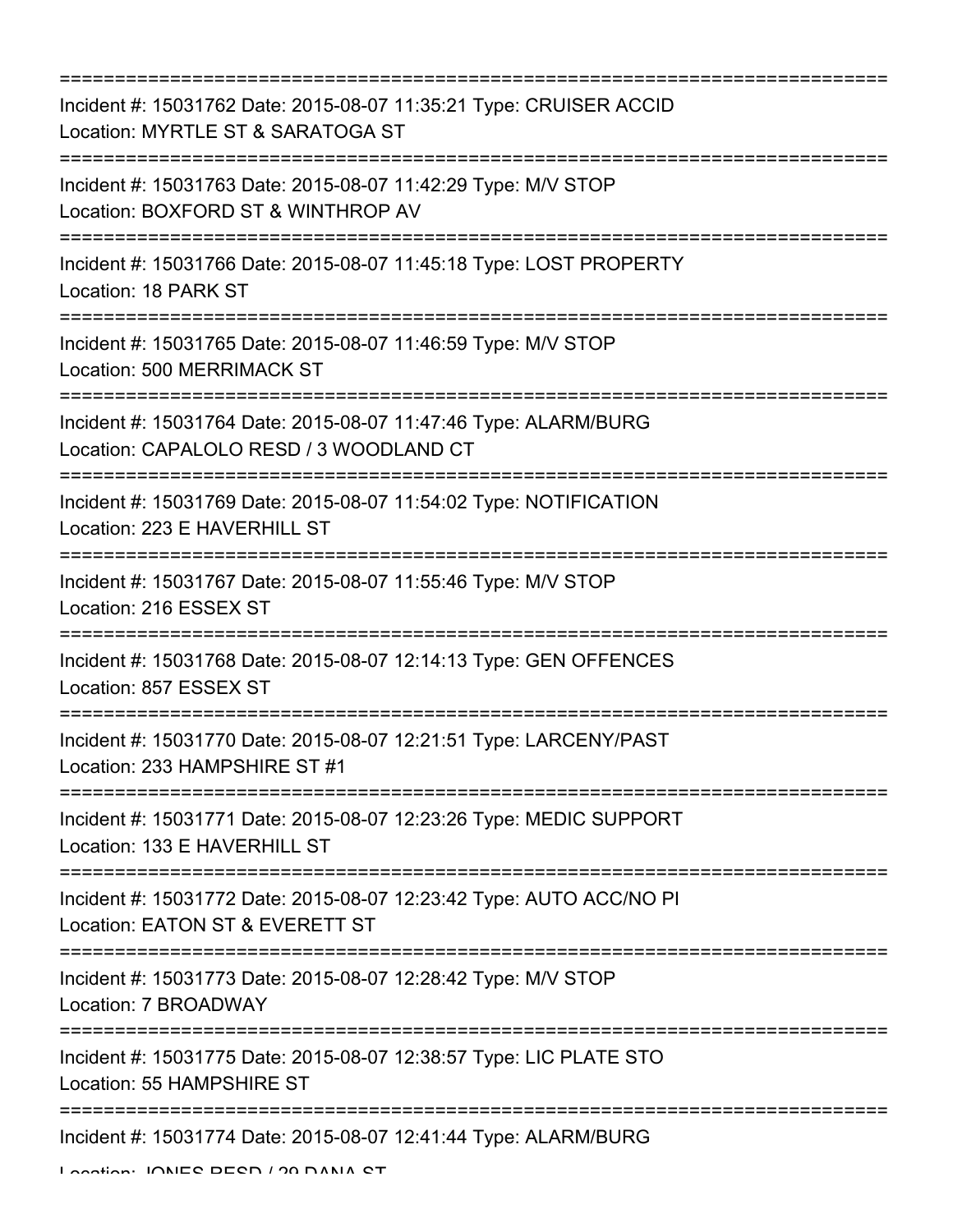| ========================                                                                                              |
|-----------------------------------------------------------------------------------------------------------------------|
| Incident #: 15031776 Date: 2015-08-07 12:52:16 Type: NOISE ORD<br>Location: 36 BOXFORD ST FL 1ST                      |
| Incident #: 15031777 Date: 2015-08-07 12:59:56 Type: ALARM/BURG<br>Location: DIPLAN RESD / 23 WOODLAND ST             |
| Incident #: 15031778 Date: 2015-08-07 13:02:06 Type: WARRANT SERVE<br>Location: 401 CANAL ST #APT 15<br>============= |
| Incident #: 15031780 Date: 2015-08-07 13:17:50 Type: IDENTITY THEFT<br>Location: 214 PHILLIPS ST                      |
| Incident #: 15031779 Date: 2015-08-07 13:18:52 Type: WOMAN DOWN<br>Location: MAPLE ST & SHORT ST                      |
| Incident #: 15031781 Date: 2015-08-07 13:21:36 Type: NEIGHBOR PROB<br>Location: 620 HAVERHILL ST FL 1STFL             |
| Incident #: 15031782 Date: 2015-08-07 13:22:59 Type: MV/BLOCKING<br>Location: 240 E HAVERHILL ST                      |
| Incident #: 15031783 Date: 2015-08-07 13:33:39 Type: M/V STOP<br>Location: APPLETON ST & ESSEX ST                     |
| Incident #: 15031785 Date: 2015-08-07 13:37:57 Type: LARCENY/PAST<br>Location: 7B ROYAL ST                            |
| Incident #: 15031784 Date: 2015-08-07 13:39:23 Type: MAN DOWN<br>Location: HAMPSHIRE ST & MARION AV                   |
| Incident #: 15031786 Date: 2015-08-07 13:42:49 Type: MAN DOWN<br>Location: AMESBURY ST & LAWRENCE ST                  |
| Incident #: 15031787 Date: 2015-08-07 13:58:38 Type: SUS PERS/MV<br>Location: 5 LYNCH ST                              |
| Incident #: 15031788 Date: 2015-08-07 14:00:41 Type: INVESTIGATION<br>Location: 92 BROADWAY                           |
| Incident #: 15031789 Date: 2015-08-07 14:03:18 Type: TOW OF M/V<br>Location: APPLETON ST & METHUEN ST                 |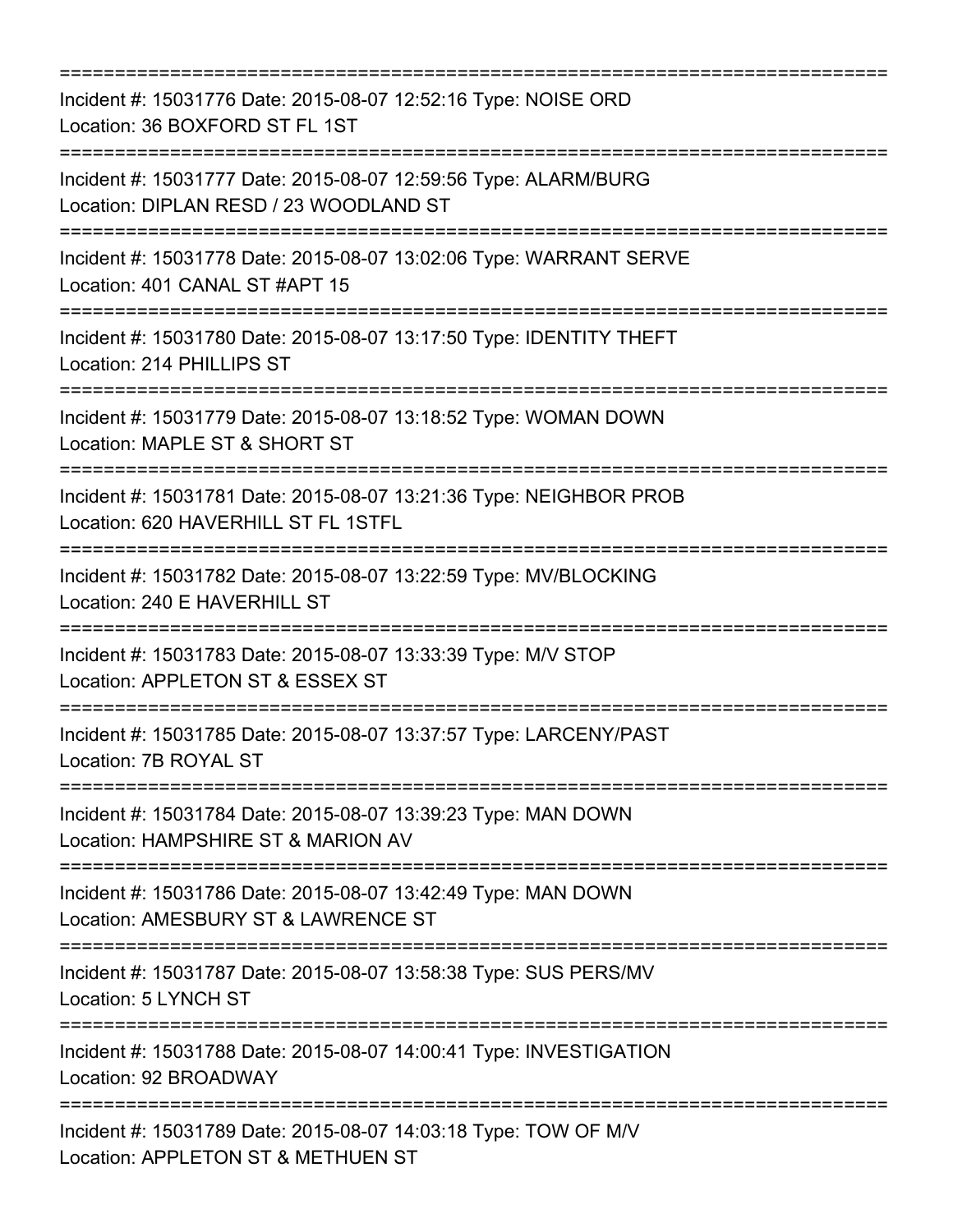Incident #: 15031790 Date: 2015-08-07 14:05:26 Type: MV/BLOCKING Location: 24 JACKSON ST =========================================================================== Incident #: 15031791 Date: 2015-08-07 14:08:04 Type: ALARM/HOLD Location: SONIC BURGER / 100 WINTHROP AV =========================================================================== Incident #: 15031792 Date: 2015-08-07 14:10:23 Type: M/V STOP Location: LAWRENCE ST & METHUEN ST =========================================================================== Incident #: 15031793 Date: 2015-08-07 14:17:40 Type: B&E/PROG Location: 29 BERKELEY ST =========================================================================== Incident #: 15031794 Date: 2015-08-07 14:20:44 Type: MEDIC SUPPORT Location: 28 HALL ST FL 3RD =========================================================================== Incident #: 15031795 Date: 2015-08-07 14:23:57 Type: SUS PERS/MV Location: 39 FOSTER ST =========================================================================== Incident #: 15031796 Date: 2015-08-07 14:31:18 Type: DISTURBANCE Location: 15 BARNARD RD =========================================================================== Incident #: 15031797 Date: 2015-08-07 14:32:42 Type: COURT DOC SERVE Location: 19 TEWKSBURY ST =========================================================================== Incident #: 15031798 Date: 2015-08-07 14:49:41 Type: KEEP PEACE Location: 603 ANDOVER ST =========================================================================== Incident #: 15031799 Date: 2015-08-07 15:12:34 Type: LOST PROPERTY Location: 513 ANDOVER ST =========================================================================== Incident #: 15031800 Date: 2015-08-07 15:22:49 Type: CK WELL BEING Location: 212 S UNION ST #APT D =========================================================================== Incident #: 15031801 Date: 2015-08-07 15:30:29 Type: LOUD NOISE Location: BROOKFIELD ST & INMAN ST =========================================================================== Incident #: 15031802 Date: 2015-08-07 15:41:36 Type: M/V STOP Location: BROADWAY & TREMONT ST =========================================================================== Incident #: 15031803 Date: 2015-08-07 16:05:24 Type: M/V STOP Location: 599 CANAL ST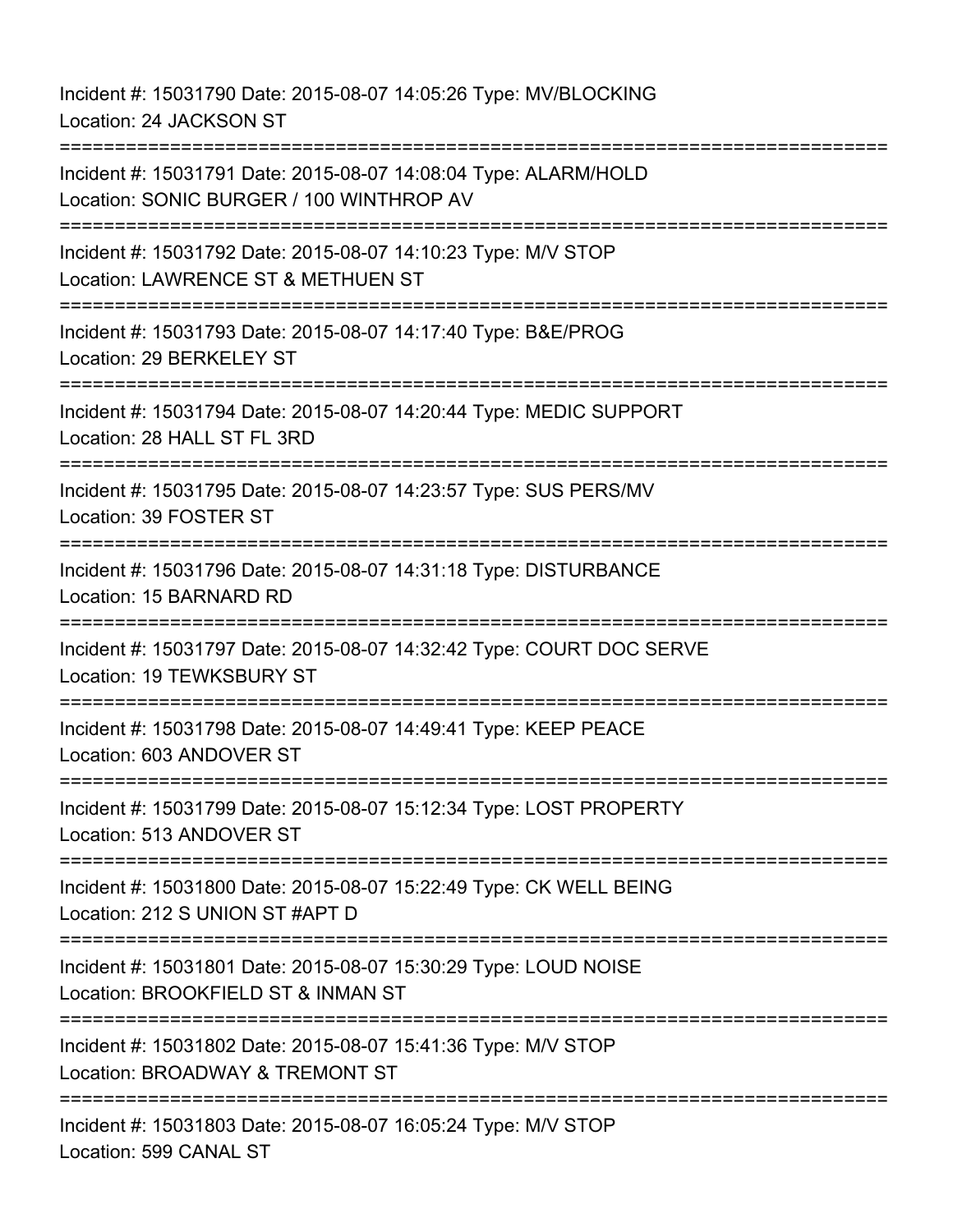Incident #: 15031804 Date: 2015-08-07 16:28:53 Type: AUTO ACC/NO PI Location: S BROADWAY & SHATTUCK ST =========================================================================== Incident #: 15031806 Date: 2015-08-07 16:36:20 Type: MISSING PERS Location: 365 HAMPSHIRE ST #2 =========================================================================== Incident #: 15031805 Date: 2015-08-07 16:45:47 Type: DRUG VIO Location: 42 CANTON ST =========================================================================== Incident #: 15031807 Date: 2015-08-07 17:05:06 Type: UNWANTEDGUEST Location: POLLO CENTRO / 105 BROADWAY =========================================================================== Incident #: 15031808 Date: 2015-08-07 17:18:50 Type: LARCENY/PAST Location: 25 MARSTON ST =========================================================================== Incident #: 15031809 Date: 2015-08-07 17:20:30 Type: ALARM/BURG Location: RESD;KELVIN ABREU9782046862 / 94 SPRINGFIELD ST FL 2 =========================================================================== Incident #: 15031810 Date: 2015-08-07 17:29:14 Type: MEDIC SUPPORT Location: 38 EXCHANGE ST FL 1 =========================================================================== Incident #: 15031811 Date: 2015-08-07 17:29:34 Type: DISABLED MV Location: MARSTON ST & COMMONWEALTH DRIVE =========================================================================== Incident #: 15031812 Date: 2015-08-07 17:30:28 Type: AUTO ACC/NO PI Location: U-HAUL RENTAL / 375 BROADWAY =========================================================================== Incident #: 15031813 Date: 2015-08-07 17:34:58 Type: LARCENY/PAST Location: 7 LEA ST FL 1 =========================================================================== Incident #: 15031814 Date: 2015-08-07 17:36:39 Type: ALARM/BURG Location: BOYS & GIRLS CLUB / 71 DUCKETT AV =========================================================================== Incident #: 15031815 Date: 2015-08-07 17:36:42 Type: KEEP PEACE Location: 62 EASTON ST =========================================================================== Incident #: 15031816 Date: 2015-08-07 17:38:08 Type: M/V STOP Location: 441 BROADWAY =========================================================================== Incident #: 15031817 Date: 2015-08-07 17:47:44 Type: CK WELL BEING Location: 182 PARKER ST FL 2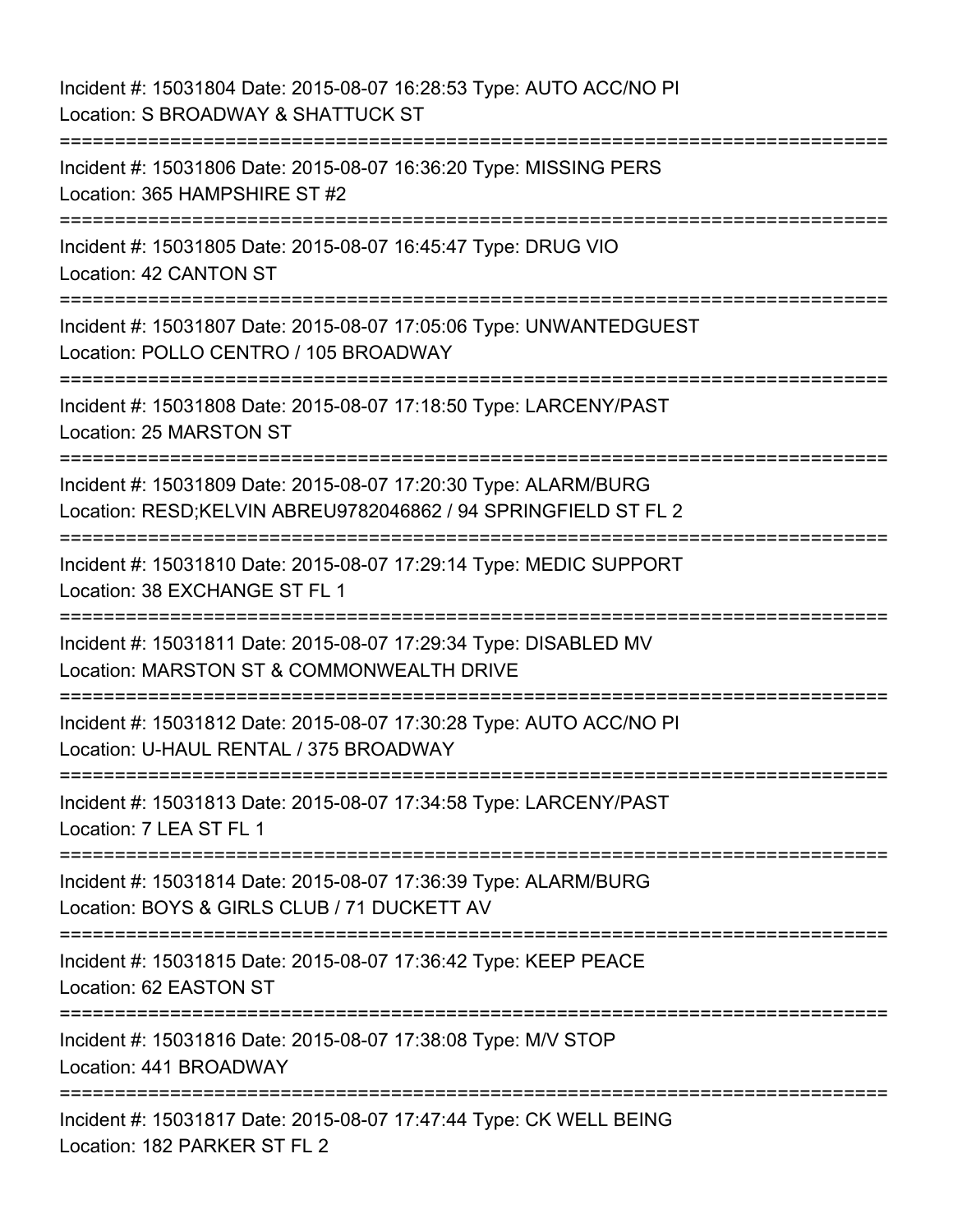## Incident #: 15031818 Date: 2015-08-07 17:59:04 Type: A&B PAST Location: WALGREENS / 220 S BROADWAY

=========================================================================== Incident #: 15031819 Date: 2015-08-07 18:02:04 Type: DOMESTIC/PROG Location: 15 BARNARD RD =========================================================================== Incident #: 15031820 Date: 2015-08-07 18:21:32 Type: CK WELL BEING Location: 54 MELVIN ST #10-19 FL 2 =========================================================================== Incident #: 15031821 Date: 2015-08-07 18:28:05 Type: HIT & RUN M/V Location: 1 PARKER ST =========================================================================== Incident #: 15031822 Date: 2015-08-07 18:28:06 Type: WARRANT SERVE Location: COR UNUM MEAL CENTER / 191 SALEM ST =========================================================================== Incident #: 15031823 Date: 2015-08-07 18:31:22 Type: M/V STOP Location: BROADWAY & CONCORD ST =========================================================================== Incident #: 15031824 Date: 2015-08-07 18:37:12 Type: M/V STOP Location: HAMPSHIRE ST & LAWRENCE ST =========================================================================== Incident #: 15031825 Date: 2015-08-07 18:40:27 Type: AUTO ACC/UNK PI Location: GREENWOOD ST & LOWELL ST =========================================================================== Incident #: 15031826 Date: 2015-08-07 18:40:59 Type: SHOTS FIRED Location: 180 BROADWAY =========================================================================== Incident #: 15031827 Date: 2015-08-07 18:47:24 Type: LOUD NOISE Location: AMES ST & OHIO AV =========================================================================== Incident #: 15031828 Date: 2015-08-07 18:51:33 Type: SUS PERS/MV Location: 331 PROSPECT ST =========================================================================== Incident #: 15031829 Date: 2015-08-07 18:52:30 Type: ALARM/BURG Location: SOUTH LAWRENCE EAST SCHOOL / 165 CRAWFORD ST =========================================================================== Incident #: 15031830 Date: 2015-08-07 18:58:15 Type: MISSING PERS Location: 198 JACKSON ST =========================================================================== Incident #: 15031831 Date: 2015-08-07 19:00:41 Type: SUS PERS/MV Location: 77 S UNION ST

===========================================================================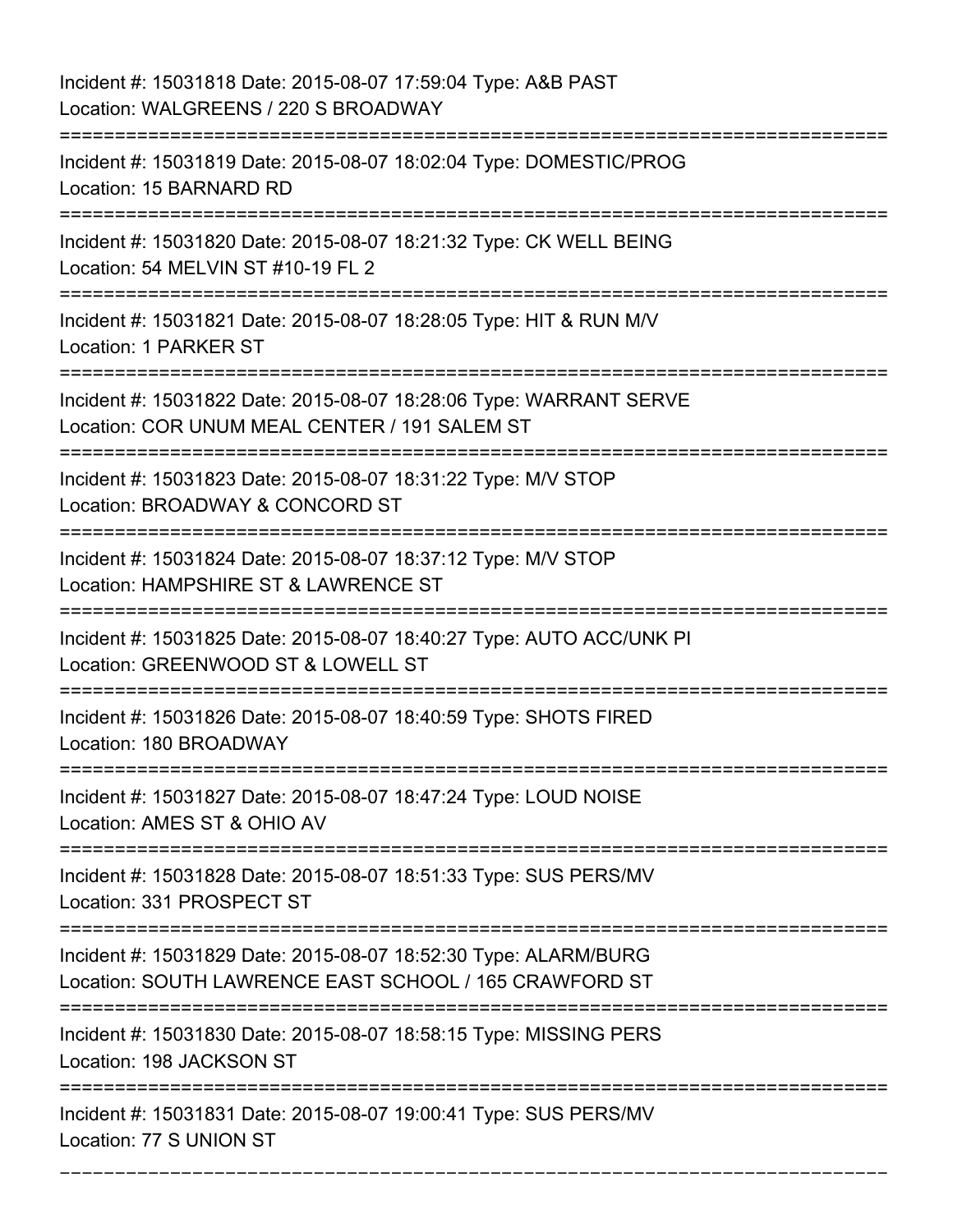| Incident #: 15031832 Date: 2015-08-07 19:03:27 Type: NOTIFICATION<br>Location: 43 FARNHAM ST                                   |
|--------------------------------------------------------------------------------------------------------------------------------|
| Incident #: 15031833 Date: 2015-08-07 19:04:21 Type: MEDIC SUPPORT<br>Location: 252 FARNHAM ST FL 1<br>:=====================  |
| Incident #: 15031837 Date: 2015-08-07 19:10:13 Type: LOST PROPERTY<br>Location: 435 BROADWAY #6                                |
| Incident #: 15031834 Date: 2015-08-07 19:12:55 Type: LOST PROPERTY<br>Location: 9 EASTON ST                                    |
| Incident #: 15031835 Date: 2015-08-07 19:16:54 Type: ALARM/BURG<br>Location: BEACON BOYS & GIRLS CLUB / 71 DUCKETT AV          |
| Incident #: 15031836 Date: 2015-08-07 19:18:01 Type: B&E/PAST<br>Location: 21 E HAVERHILL ST #1R FL 1                          |
| Incident #: 15031838 Date: 2015-08-07 19:28:51 Type: DISORDERLY<br>Location: 495 LOWELL ST                                     |
| Incident #: 15031839 Date: 2015-08-07 19:33:00 Type: HIT & RUN M/V<br>Location: 60 BENNINGTON ST                               |
| Incident #: 15031840 Date: 2015-08-07 19:36:33 Type: GENERAL SERV<br>Location: 279 MERRIMACK ST                                |
| Incident #: 15031841 Date: 2015-08-07 19:40:57 Type: SUS PERS/MV<br>Location: CANAL ST & MARSTON ST                            |
| Incident #: 15031842 Date: 2015-08-07 19:52:21 Type: ALARM/BURG<br>Location: 488 MT VERNON ST                                  |
| Incident #: 15031843 Date: 2015-08-07 20:01:20 Type: 911 HANG UP<br><b>Location: 1 MT VERNON CIR</b>                           |
| Incident #: 15031844 Date: 2015-08-07 20:02:48 Type: TOW OF M/V<br>Location: 270 CANAL ST                                      |
| Incident #: 15031845 Date: 2015-08-07 20:08:04 Type: ALARM/BURG<br>Location: RESD; RODNEY RIVERA978-735-6582 / 40 BERESFORD ST |
|                                                                                                                                |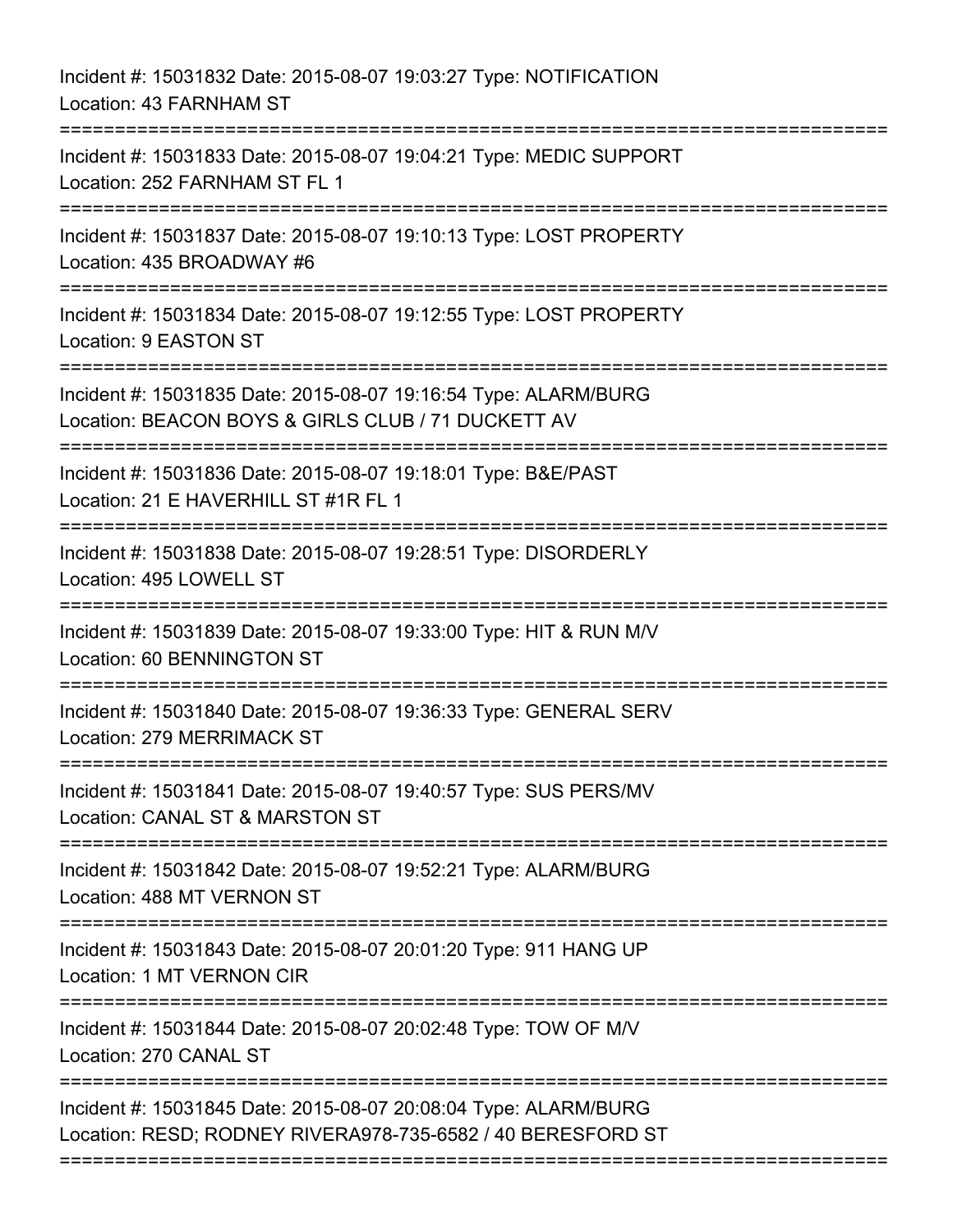| Incident #: 15031846 Date: 2015-08-07 20:24:35 Type: NEIGHBOR PROB<br>Location: 32 TREMONT ST FL 2       |
|----------------------------------------------------------------------------------------------------------|
| Incident #: 15031847 Date: 2015-08-07 21:06:32 Type: M/V STOP<br>Location: LOWELL ST & MARGIN ST         |
| Incident #: 15031848 Date: 2015-08-07 21:18:44 Type: M/V STOP<br>Location: 30 MAY ST                     |
| Incident #: 15031849 Date: 2015-08-07 21:35:42 Type: M/V STOP<br>Location: HAVERHILL ST & MILTON ST      |
| Incident #: 15031850 Date: 2015-08-07 21:36:35 Type: WARRANT SERVE<br>Location: 7 THORNTON AV            |
| Incident #: 15031851 Date: 2015-08-07 21:38:14 Type: FIRE WORKS<br>Location: 56 OSGOOD ST                |
| Incident #: 15031852 Date: 2015-08-07 21:48:32 Type: DISTURBANCE<br>Location: 69 BERKELEY ST FL 2        |
| Incident #: 15031853 Date: 2015-08-07 21:57:54 Type: M/V STOP<br>Location: ESSEX ST & WINTER ST          |
| Incident #: 15031854 Date: 2015-08-07 21:58:55 Type: NOISE ORD<br>Location: 12 FALMOUTH ST               |
| Incident #: 15031855 Date: 2015-08-07 22:03:48 Type: M/V STOP<br>Location: BROADWAY & CONCORD ST         |
| Incident #: 15031856 Date: 2015-08-07 22:05:55 Type: M/V STOP<br>Location: BENNINGTON ST & MYRTLE ST     |
| Incident #: 15031857 Date: 2015-08-07 22:08:09 Type: M/V STOP<br>Location: BROADWAY & CONCORD ST         |
| Incident #: 15031858 Date: 2015-08-07 22:10:20 Type: M/V STOP<br>Location: BROMFIELD ST                  |
| Incident #: 15031859 Date: 2015-08-07 22:19:52 Type: M/V STOP<br>Location: MANCHESTER ST & WASHINGTON ST |
|                                                                                                          |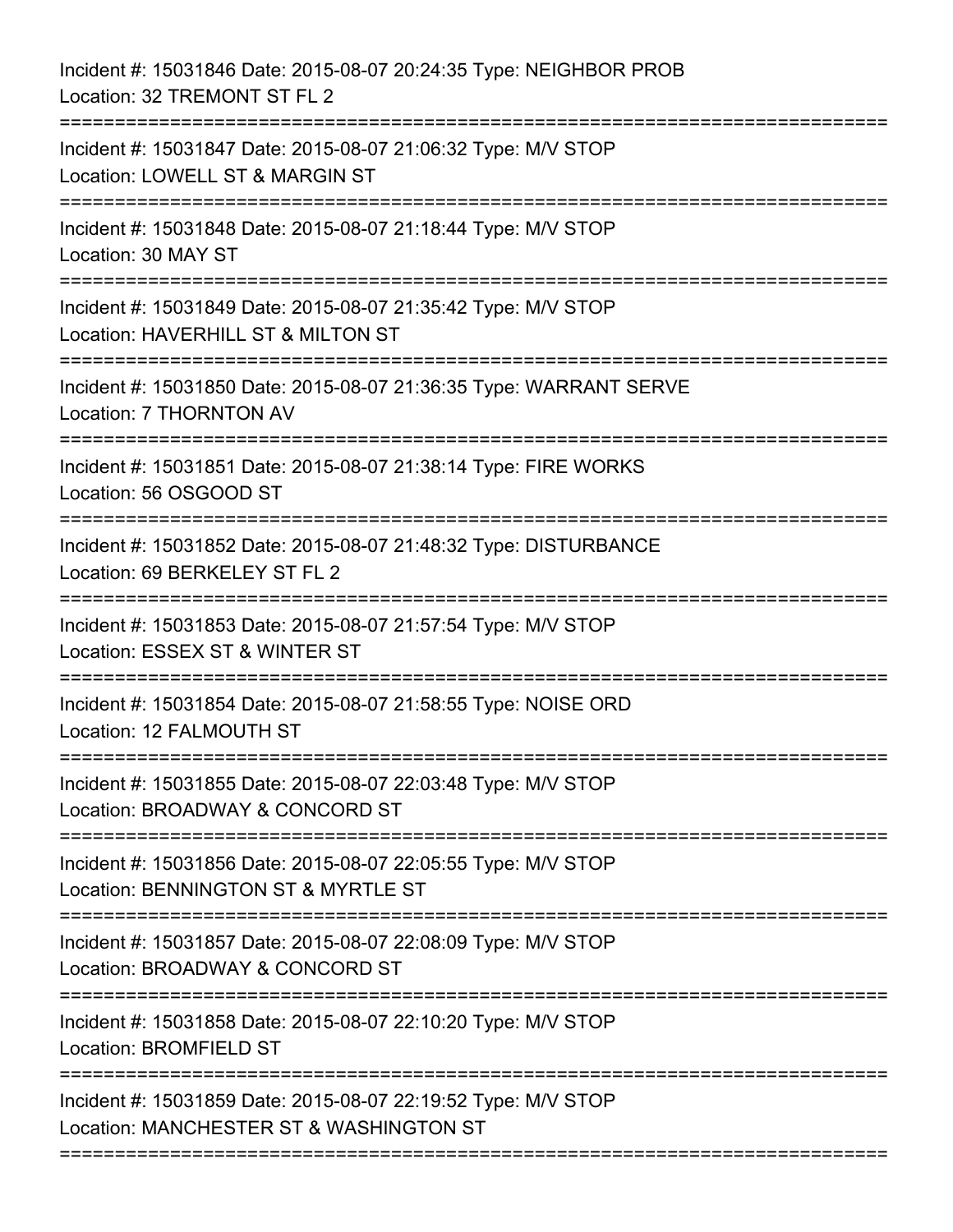Location: FLORENCE ST & WEST ST =========================================================================== Incident #: 15031861 Date: 2015-08-07 22:29:51 Type: NOISE ORD Location: 64 BROMFIELD ST =========================================================================== Incident #: 15031862 Date: 2015-08-07 22:31:24 Type: M/V STOP Location: 324 BROADWAY =========================================================================== Incident #: 15031863 Date: 2015-08-07 22:32:18 Type: M/V STOP Location: 90 WINTHROP AV =========================================================================== Incident #: 15031864 Date: 2015-08-07 22:55:26 Type: TOW/REPOSSED Location: 171 HIGH ST =========================================================================== Incident #: 15031865 Date: 2015-08-07 22:57:02 Type: LARCENY/PAST Location: 70 CAMBRIDGE ST =========================================================================== Incident #: 15031866 Date: 2015-08-07 22:59:46 Type: MV/BLOCKING Location: 140 ANDOVER ST =========================================================================== Incident #: 15031867 Date: 2015-08-07 23:03:03 Type: NOISE ORD Location: BENNINGTON ST & BROMFIELD ST =========================================================================== Incident #: 15031868 Date: 2015-08-07 23:04:25 Type: FIRE Location: 29 S CANAL ST =========================================================================== Incident #: 15031869 Date: 2015-08-07 23:05:43 Type: UNKNOWN PROB Location: FRANKLIN ST & HAVERHILL ST =========================================================================== Incident #: 15031870 Date: 2015-08-07 23:10:11 Type: NOISE ORD Location: 95 FARNHAM ST FL 1 =========================================================================== Incident #: 15031871 Date: 2015-08-07 23:21:31 Type: M/V STOP Location: FITZ ST & LAWRENCE ST =========================================================================== Incident #: 15031872 Date: 2015-08-07 23:26:50 Type: M/V STOP Location: 89 BOXFORD ST =========================================================================== Incident #: 15031873 Date: 2015-08-07 23:32:07 Type: MISSING PERS Location: 52 HOWARD ST ===========================================================================

Incident #: 15031874 Date: 2015 08 07 23:40:23 Type: M/V STOP